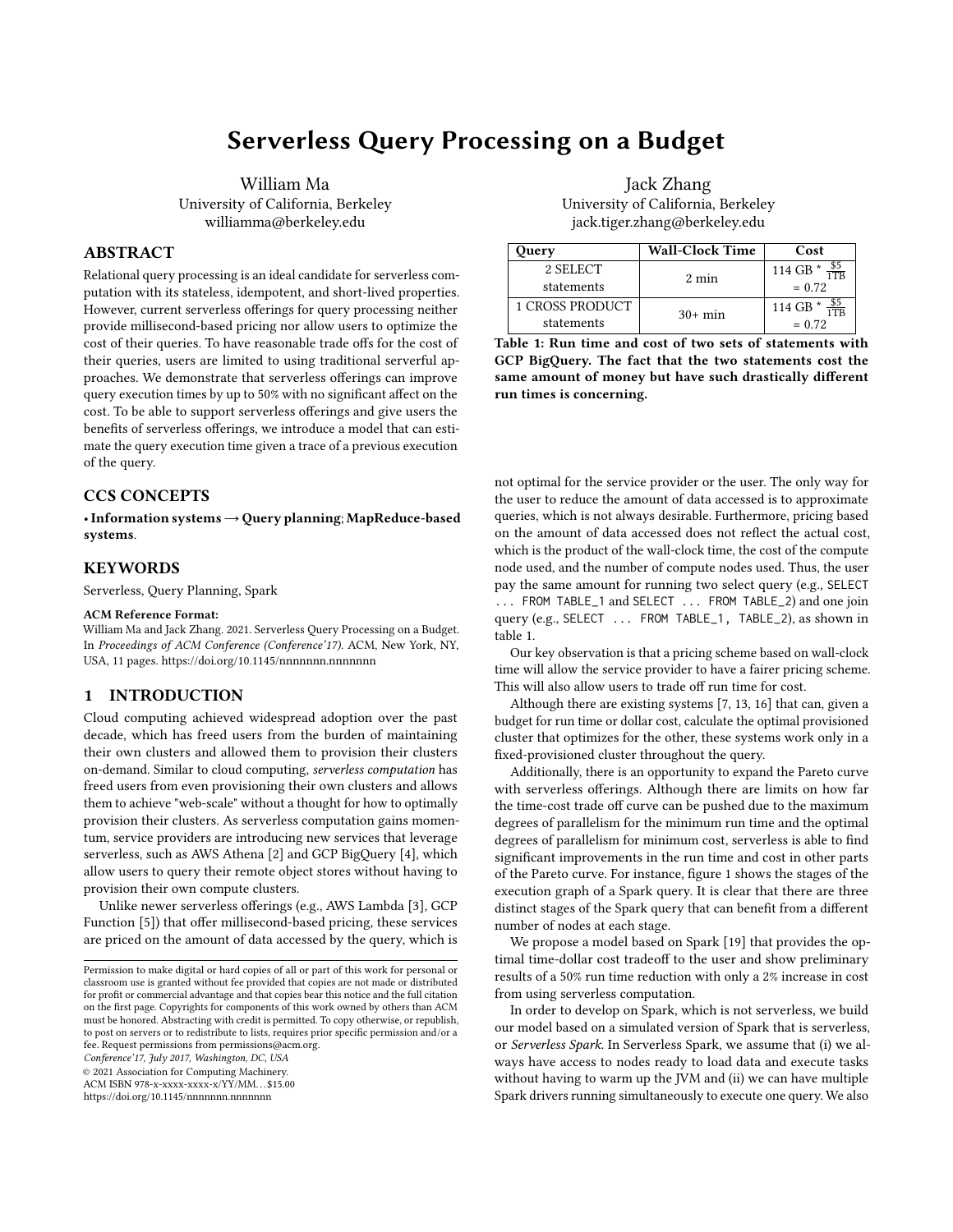<span id="page-1-0"></span>

### Figure 1: Spark execution graph for a sample TPC-DS query. Clearly, there are opportunities for large performance gains and cost savings with elasticity.

assume that the latency to launch new Spark drivers with the correct number of nodes attached is 125ms. These assumptions follow the standard of many current cloud services (e.g., AWS Lambda [\[3\]](#page-9-2), GCP Function [\[5\]](#page-9-3)) and, thus, are reasonable assumptions to make on cloud service providers.

Our contributions in this paper consist of

- A Spark simulator that can estimate the run time and cost of a query given a trace of a previous execution (section [2\)](#page-1-1).
- Determine the time-cost trade off curve of a query (section [3.1.1\)](#page-4-0).
- Optimize the run time or cost of a query given a cost or run time budget (section [3.1.2\)](#page-4-1).

The rest of the paper is organized with discussion of the Spark Simulator in section [2,](#page-1-1) discussion of the Spark Serverless Simulator in section [3,](#page-4-2) presentation of our current results in section [4,](#page-5-0) related work in section [5,](#page-7-0) and future work in section [6.](#page-9-7)

# <span id="page-1-1"></span>2 SPARK SIMULATOR

Our Spark simulator simulates a simplified version of the Spark task scheduler. In Spark, each query is broken up into stages that form a DAG, such as the one shown in figure [1.](#page-1-0) Within each of these Spark stages, there are a number of tasks that can be executed independently of each other. With this understanding of Spark queries, we make a number of assumptions (section [2.1\)](#page-1-2) to simulate the query on any serverless cluster provisioning (section [2.2\)](#page-2-0). Because we are simulating on a trace of a previous execution, this leads to a number of sources of uncertainty, which we will explore in section [2.3.](#page-2-1)

# <span id="page-1-2"></span>2.1 Heuristics

Though the execution of a real Spark query is highly complex, we are able to get relatively accurate estimates of the query execution times based on a simplified version of the Spark FIFO task scheduler. Our simplified version, however, makes use of a number of heuristics. These heuristics allow us to estimate the parallel execution of different stages (section [2.1.1\)](#page-1-3), the number of tasks (section [2.1.2\)](#page-1-4), the size of each task (section [2.1.3\)](#page-1-5), and the run time of each task (section [2.1.4\)](#page-2-2).

<span id="page-1-3"></span>2.1.1 Parallel Stages. Spark's ability to run stages in parallel come from the fact that the code used to implement the SQL engine is multi-threaded. To avoid simulating the exact code of Spark's SQL engine, we create a task graph, such as figure [1.](#page-1-0) Using the task graph, we use a rule-based model to simulate the Spark stage execution.

Because of Spark's FIFO task scheduler, we can use the heuristic that every stage launches all of its tasks before any other stage can begin launching tasks. Formally, given a query Q a set of stages  $S = \{s_1, \dots, s_m\}$ . Thus, stage  $s_i \in S$ , at any point, if stage  $s_i$  is<br>launching new tasks, then stage surhere  $i \neq i$  cannot be launching launching new tasks, then stage  $s_i$  where  $i \neq j$  cannot be launching new tasks.

Additionally, every stage has to wait for its parent stages to finish, which when all of the stage's tasks finish running. Thus, there are instances when there are nodes free, but the next stage in FIFO order is blocked by its parent. In such cases, we begin the next stage that is not blocked by its parents or wait until the parent stages have finished. Thus, given a stage  $s_i$  with a parent stage  $s_{i-1}$  and a stage  $s_{i+1}$  such that there is no path in the stage DAG from  $s_{i-1}$ to  $s_{i+1}$ , if  $s_{i-1}$  still has tasks running, then stage  $s_i$  cannot launch any tasks. However, stage  $s_{i+1}$  can run even though it is after  $s_i$ in terms of FIFO order, assuming its parent stages have completed. When  $s_{i+1}$  has completed, if  $s_{i-1}$  has yet to complete, then  $s_i$  must wait until  $s_{i-1}$  has completed before  $s_i$  can begin execution of any tasks.

<span id="page-1-4"></span>2.1.2 Task Count. Although the number of tasks for each Spark stage is dependent on a number of factors, we can ignore a number of those factors due to the fact that we have the trace of a previous execution of the query. Instead we focus on the fact that there is a minimum and maximum number of tasks for a particular stage regardless of the number of nodes in the cluster. Thus, we estimate the number of tasks for a given stage by comparing the number of tasks in the trace of the previous execution, the number of nodes in the previous execution, and the number of nodes in the cluster for which we are predicting the query execution time. Thus, if the number of tasks the trace is not equal to the number of nodes used when collecting the trace, then we set the number of tasks to be the number of tasks from the trace. We also set the number of tasks to the number of nodes in the cluster when the number of nodes exceeds the number of tasks. Otherwise, we estimate the number of tasks to be equal to the number of nodes in the cluster for which we are estimating the query execution time.

<span id="page-1-5"></span>2.1.3 Task Size. While there is some variability in the amount of data that each task is given, this variability is small enough such that it has a negligible effect on the run time of the query. Thus, for our model, we ignore the fact that there is any variability in the size of data executed per task. As a result, we set the amount of data equal to the median amount of data that the task is given.

In order to account for the fact that the total data size should not change when the number of tasks change, we use the heuristic that the task size is proportional to the number of tasks, in both the previous and estimated execution, to account for the change in the number of tasks. In doing so, we ensure that the total amount of data that each stage intakes is the same. Formally, each stage  $s_i$  has a set of tasks  $\mathcal{T}_i = \{\tau^1, \cdots, \tau^t\}$  Thus, if the previous execution had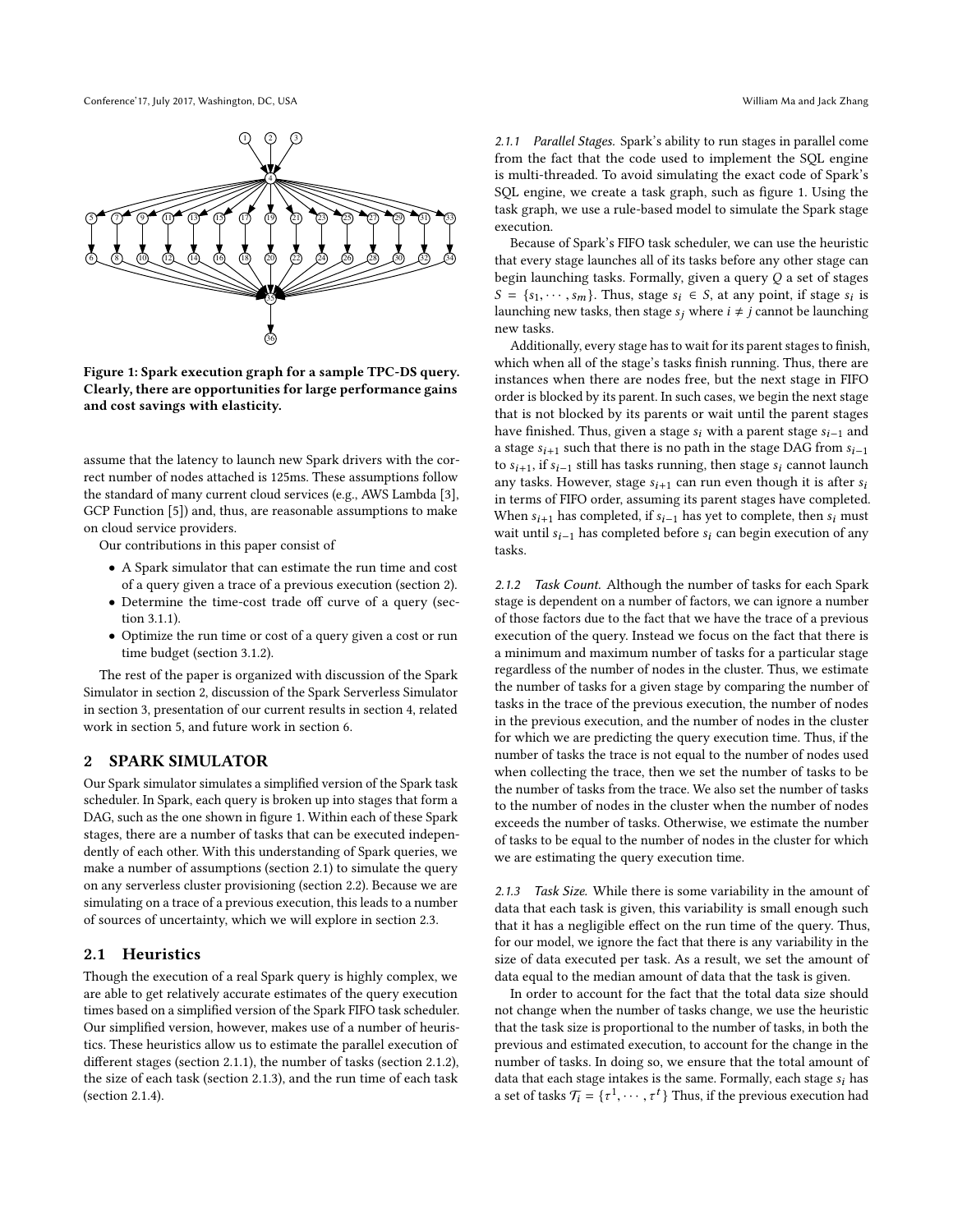$t_e$  tasks and median amount of data handled for each task  $\tau^{(p,i)}$ was  $\hat{\tau}_b^{(p,i)}$ , then the estimated execution, with  $t_e$  tasks, has task  $\tau^{(e,i)}$  handles  $\tau_b^{(e,i)}$  bytes of data given by

$$
\hat{\tau}_b^{(e,i)} = \frac{t_p}{t_e} \hat{\tau}_b^{(p,i)} \tag{1}
$$

<span id="page-2-2"></span>2.1.4 Task Run Time. To simplify our model of the task execution times, we model the task durations of the same stage from a log Gamma distribution. We use the log Gamma distribution because of its nonnegativity and long and heavy tail. Although the Gamma distribution also has these properties, the log Gamma distribution can accurately represent normally distributed data.

We account for the fact that the run times are dependent on the data size by normalizing the task run times by the task size before fitting it to a log Gamma distribution. In doing so, we ensure that we isolate the variations in run time from the amount of data. Formally, given a stage  $s_i$  with task  $\tau^j \in \mathcal{T}$ , each task has a duration of  $\tau_d^j$  $\frac{d}{dt}$  and takes in  $\tau_b^j$  $\begin{bmatrix} 1 \\ b \end{bmatrix}$  bytes of data. We assume that

$$
\frac{t_d^i}{t_b^i} \sim LogGamma(k, \theta)
$$
 (2)

To get the run time of a task in a particular cluster provision, we simply obtain the estimated task size and multiply it by a sample from the above distribution.

We also currently do not model the task scheduling time, due to the fact that the scheduling time is negligible given that the amount of data handled by each task is reasonable. Additionally, we assume that task run times capture network latencies, so we do not specifically handle these latencies.

### <span id="page-2-0"></span>2.2 Simulation

Using the above assumptions, we are able to simulate the execution of a query in Spark outlined in algorithm [1.](#page-2-3)

To do so, we iterate through the stages in an order based off of the heuristics from section [2.1.](#page-1-2) For each stage, simulate the task durations (line [16](#page-2-3) - line [22\)](#page-2-3). To do so, we first estimate the number of tasks per stage, the amount of data for each stage, and we fit a log Gamma distribution to the task durations normalized by the amount of data for each task. To fit the log Gamma distribution to the data collected from the previous execution, we use maximum likelihood estimation in order to determine the parameters to the distribution. Then, we can determine the task durations by sampling the log Gamma distribution for the ratio of the task duration for each byte handled by the task. We then recover the task duration by multiplying the ratio (i.e., the sampled valued) by the number of bytes handled by the task.

With the task durations, we simulate a cluster of  $n_e$  nodes (line [23](#page-2-3) - line [25\)](#page-2-3). To do so, we create a *min-heap* of size  $n_e$  that will hold the finish times of the  $n_e$  tasks that we simulate to be running in parallel. Thus, time only advances when we have to wait for a task to complete.

Using the algorithm that we described, we are able to estimate the run time of the entire query. The estimate run time of the entire query is the time when all tasks have been completed in the simulated cluster.

<span id="page-2-3"></span>

| <b>Algorithm 1 Spark Simulator</b> |  |  |
|------------------------------------|--|--|
|------------------------------------|--|--|

| <i><b>Algorithm I</b></i> opain omnumor                             |  |  |  |  |
|---------------------------------------------------------------------|--|--|--|--|
| 1: Given: Stages in query trace, $S$                                |  |  |  |  |
| 2: <b>Given:</b> Number of nodes to estimate, $n_e$                 |  |  |  |  |
| 3:                                                                  |  |  |  |  |
| 4: <i>cluster</i> $\leftarrow$ minHeap( $n_e$ )                     |  |  |  |  |
| 5: $time \leftarrow 0$                                              |  |  |  |  |
| $6: i \leftarrow 0$                                                 |  |  |  |  |
| 7: while $i < m$ do                                                 |  |  |  |  |
| begin<br>8:                                                         |  |  |  |  |
| <b>if</b> noneCanRun() then<br>9:                                   |  |  |  |  |
| $time \leftarrow cluster.max()$<br>10:                              |  |  |  |  |
| cluster.empty()<br>11:                                              |  |  |  |  |
| <b>if</b> canRun( $s_i$ ) <b>then</b><br>12:                        |  |  |  |  |
| $i \leftarrow i + 1$<br>13:                                         |  |  |  |  |
| continue<br>14:                                                     |  |  |  |  |
| S.pop(i)<br>15:                                                     |  |  |  |  |
| $\hat{t}_i \leftarrow$ estimateTaskCount $(n_e, Q)$<br>16:          |  |  |  |  |
| $\hat{\tau}_{h}^{i} \leftarrow$ estimateTaskSize( $n_e, Q$ )<br>17: |  |  |  |  |
| $model \leftarrow logGamma.MLE_{it}(s_i)$<br>18:                    |  |  |  |  |
| for $j = 1$ to $\hat{t}_i$ do<br>19:                                |  |  |  |  |
| begin<br>20:                                                        |  |  |  |  |
| $r \leftarrow model$ sample()<br>21:                                |  |  |  |  |
| $\hat{\tau}_d \leftarrow \hat{\tau}_h * r$<br>22:                   |  |  |  |  |
| if cluster.full then<br>23:                                         |  |  |  |  |
| $time \leftarrow cluster.popAllMin()$<br>24:                        |  |  |  |  |
| <i>cluster</i> .insert( <i>time</i> + $\hat{\tau}_d^j$ )<br>25:     |  |  |  |  |
| end<br>26:                                                          |  |  |  |  |
| $i \leftarrow min(S)$<br>27:                                        |  |  |  |  |
| end<br>28:                                                          |  |  |  |  |
| 29: $time \leftarrow cluster.max()$                                 |  |  |  |  |
|                                                                     |  |  |  |  |

# <span id="page-2-1"></span>2.3 Sources of Uncertainty

Due to the fact that the trace of a previous execution is a sample of the task durations, the numerous heuristics we are using, and the simulation of the task durations, we have three sources of uncertainty that need to be captured within the Spark Simulator: (1)  $\sigma_s$ , the sample uncertainty, in section [2.3.1](#page-2-4) (2)  $\sigma_h$ , the heuristic uncertainty, in section [2.3.2,](#page-3-0) and (3)  $\sigma_e$ , the estimate uncertainty, in section [2.3.3.](#page-3-1) In order to capture these uncertainties, we let  $\sigma_s$ ,  $\sigma_h$ , and  $\sigma_e$  be the sample task duration standard deviation, the standard deviation of the task duration using different heuristics, and the standard devation of the estimates. To get the total uncertainty,  $\sigma$ , we sum together the different sources of uncertainties:

$$
\sigma = 3(\alpha_s \sigma_s + \alpha_h \sigma_h + \alpha_e \sigma_e) \tag{3}
$$

where  $\alpha_s$ ,  $\alpha_h$ , and  $\alpha_e$  are used to adjust the weights of the different sources of uncertainty. Furthermore, we avoid scaling the overall uncertainty by an arbitrary factor by enforcing

$$
\alpha_s + \alpha_h + \alpha_e = 1
$$

Currently, we set  $\alpha_s = \alpha_h = \alpha_e = \frac{1}{3}$ . We discuss the sources of these uncertainties and how we calculate their standard deviations these uncertainties and how we calculate their standard deviations below.

<span id="page-2-4"></span>2.3.1 Sample Uncertainty. The sample uncertainty comes from the fact that the task run time is not constant after normalizing for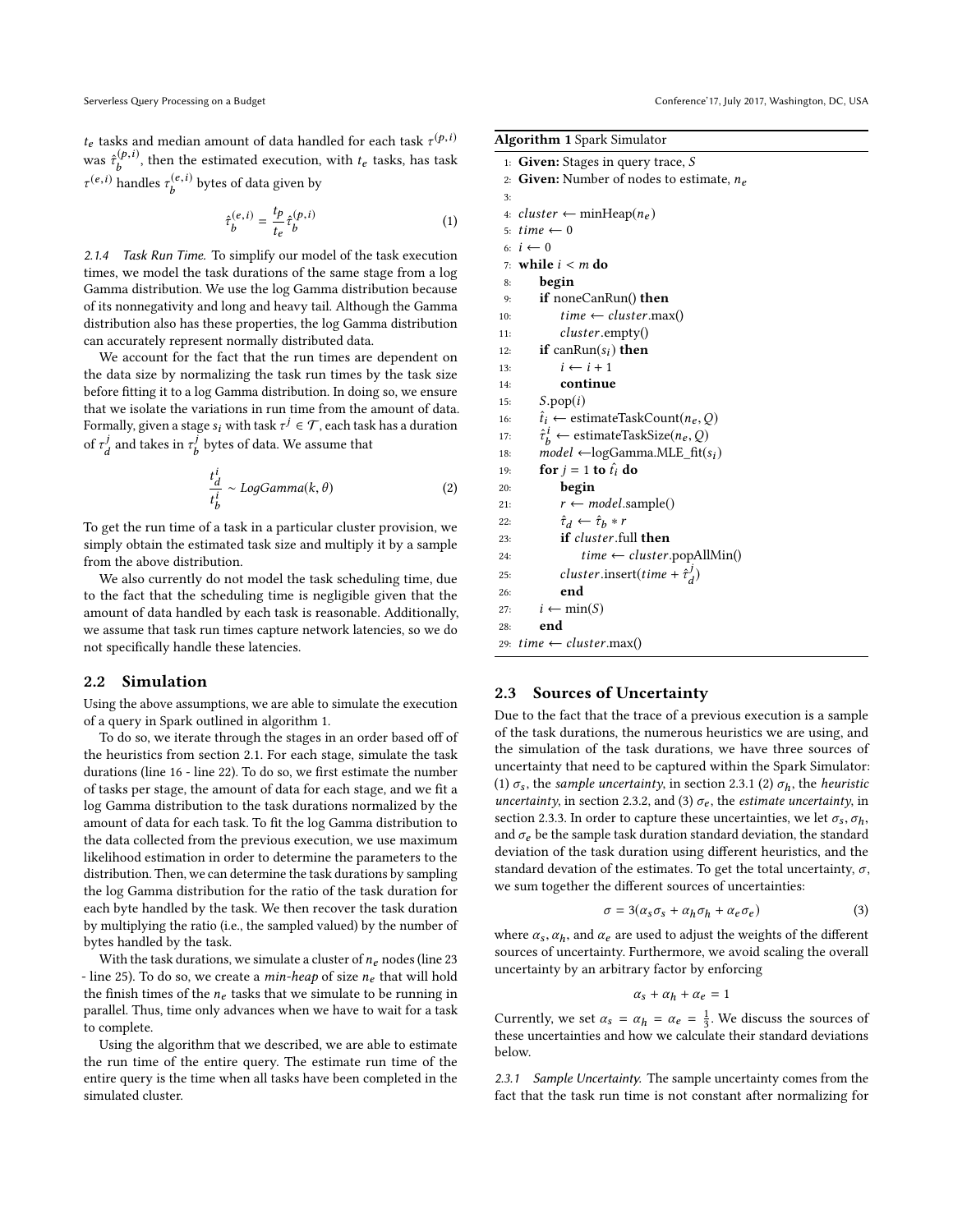Conference'17, July 2017, Washington, DC, USA William Ma and Jack Zhang

the task data size. This comes from the fact that the run time is dependent on the values of the data and not just the size itself. Additionally, there is variability in the cluster and task execution, such as the distance between the nodes in the cluster and the effects of multi-tenancy on the nodes. As a result, there is a noninsignficiant variability in the task run times even after normalizing for the data size.

Although calculating the standard deviation of the task durations (normalized by the task size) for stage  $s_i$  from the previous execution,  $\sigma_{(s,s_i)}$ , is trivial, the difficulty lies in using these  $\sigma_{(s,s_i)}$ 's<br>to calculate its effect on the overall query. This difficulty arises from to calculate its effect on the overall query. This difficulty arises from the fact that, though stages launch all of its tasks at once, the tasks are not guaranteed to all finish at the same time. While we could approximate that they all finish at around the same time, we are unable to do so due to straggler tasks. Straggler tasks are significant due to the fact that stages cannot finish until all tasks, including straggler tasks, have finished.

However, we are able to upper bound the uncertainty, represented by the standard deviation. The upper bound of the uncertainty comes occurs if there was only one node, which causes everything to run sequentially. Thus, we use this upper bound and let  $\sigma_s$  be

$$
\sigma_s = \sum_{i=1}^m \hat{t}_c^i \hat{\tau}_b^i \sigma_{(s,s_i)}
$$
(4)

where  $\hat{t}_c^i$  is the estimated number of tasks for stage *i* using  $n_e$  nodes and  $\hat{\tau}^i_b$  is the estimated task size for stage *i*.

<span id="page-3-0"></span>2.3.2 Heuristic Uncertainty. The heuristic uncertainty comes from the fact that we are using heuristics rather than actually determining the task count, task size, and task durations. Thus, the heuristic uncertainty is calculated using

$$
\sigma_h = \sigma_{(h,c)} + \sigma_{(h,s)} + \sigma_{(h,d)} \tag{5}
$$

where  $\sigma_{(h,c)}$  is the uncertainty from the task count heuristics,  $\sigma_{(h,s)}$ <br>is the uncertainty from the task size heuristics, and  $\sigma_{(h,s)}$  is the is the uncertainty from the task size heuristics, and  $\sigma(h,d)$  is the uncertainty from the task duration heuristics uncertainty from the task duration heuristics.

Task Count Uncertainty. The uncertainty from the task count heuristics comes from the fact that, even though our heuristic will scale the number of tasks with the number of nodes when the task count is equal to the node count in the previous execution, this will not always be the case due the fact that there is a minimum and maximum task count for each stage. This minimum and maximum task count is reasonable as it corresponds to the minimum and maximum degree of parallelism. Though the minimum and maximum task count is dependent on the amount of data for each task, the amount of data for the minimum and maximum task count is also dependent on a number of other factors, which we do not consider. Thus, our current approach results in an uncertainty on the task count.

To calculate the uncertainty, we calculate the query run time deviation from our current estimate. Similar to the sample uncertainty, we are unable to calculate the uncertainty for our estimate number of nodes exactly. Instead, we are forced to use the upper bound of the uncertainty, which considers the case where there is only one node and every thing runs serially. Thus, the "standard

deviation" of the task count<sup>[1](#page-3-2)</sup> is

<span id="page-3-3"></span>
$$
\sigma_{(h,c)} = \sum_{i=1}^{m} \frac{1}{t_c^{(p,i)} - t_c^{(e,i)}} \sum_{t=t_c^{(e,i)}}^{t_c^{(p,i)}} (t_c) (\frac{t_c^{(e,i)}}{t_c} \hat{\tau}_b^i) \hat{r}_i - (t_c^{(e,i)}) (\hat{\tau}_b^i) \hat{r}_i
$$
(6)

where  $t_c^{(e,i)}$  is the estimated number of tasks,  $t_c^{(p,i)}$  is the number<br>of tasks in the previous execution trace, and  $\hat{\epsilon}$  is the largest ratio of tasks in the previous execution trace, and  $\hat{r}_i$  is the largest ratio<br>of task duration to task size for stage i in the previous execution of task duration to task size for stage  $i$  in the previous execution trace.

Task Size Uncertainty. The task size heuristic results in uncertainty due to the fact that our heuristic uses the median task size while the task size varies in actual execution. Although, for stage  $i$ , the variability in the task size in the previous execution trace,  $\sigma_{(h,s,\mathcal{T}_i)}$ can be easily calculated, we are still forced to estimate the upper bound uncertainty, which occurs when we run the query serially on one node.

To calculate the standard deviation of the task size, we use the following

$$
\sigma_{(h,s)} = \sum_{i=1}^{m} \hat{t}_c^i \sigma_{(h,s,\mathcal{T}_i)} \hat{r}_i \tag{7}
$$

Task Duration Uncertainty. We, also, have to consider the uncertainty that comes from the task durations. This uncertainty comes from the fact that the task durations do not exactly follow the log Gamma distribution, even after we normalize it by the task size.

To calculate the uncertainty of the task durations, we cannot simply use the variance of the log Gamma distribution and, since we are using a maximum likelihood estimation, we do not have an uncertainty from the fitting. Instead, for the uncertainty of stage i, we calculate the difference between a sample of size  $t_c^i$  of the fitted<br>log Camma distribution and the actual task execution duration value log Gamma distribution and the actual task execution duration values, normalized by the task size. Similar to the above uncertainties, we calculate the upper bound of the uncertainty by calculating the uncertainty if we were executing only on one node sequentially. Thus, given  $\forall i \in [1, m] \ \forall j \in [1, t_c^i], \ d_{(i,j)} \sim LogGamma(k, \theta),$  the uncertainty is uncertainty is

$$
\sigma_{(h,d)} = \sum_{i=1}^{m} \hat{t}_c^i \hat{\tau}_b^i \sum_{j=1}^{t_c^i} d_{(i,j)} - \frac{\tau_d^{(i,j)}}{\tau_b^{(i,j)}}
$$
(8)

where  $\tau_d^{(i,j)}$  is the duration of task *j* from stage *i* of the previous execution trace and  $\tau_b^{(i,j)}$  is the size of task *j* from stage *i* of the previous execution trace.

<span id="page-3-1"></span>2.3.3 Estimate Uncertainty. Since we are simulating the task durations based on a log Gamma distribution, we are introducing uncertainty from the simulations. Thus, we have to account for this uncertainty in our calculations.

To calculate this uncertainty, we need to run the entire task duration model more than once to calculate the standard deviation of the task durations  $\sigma_{(e,s_i)}$  for stage *i*. Although this uncertainty<br>is from the simulations, we still calculate the unner bound of the is from the simulations, we still calculate the upper bound of the

<span id="page-3-2"></span> $^{\rm 1}{\rm The}$  standard deviation in equation [6](#page-3-3) is when the estimated task count is less than the task count in the previous execution trace. If the estimated task count is greater than the task count in the previous execution trace, then we switch the estimated task count with the task count in the previous execution trace and vice-versa.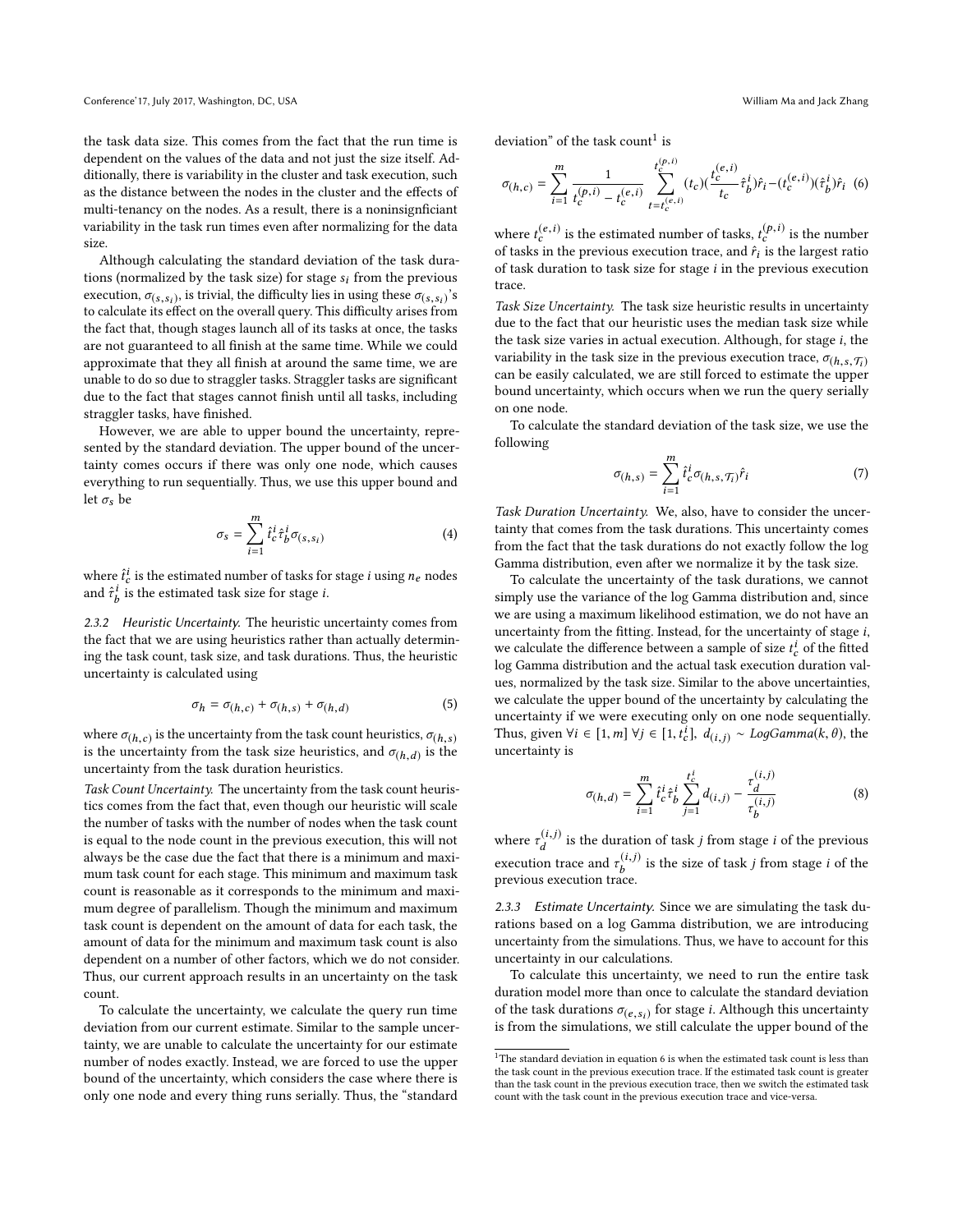uncertainty by calculating the uncertainty if we were executing only on one node sequentially. Thus,

$$
\sigma_s = \sum_{i=1}^m \hat{t}_c^i \hat{\tau}_b^i \sigma_{(e,s_i)}
$$
\n(9)

Unlike the other uncertainties, we are able to control the size of the estimate uncertainty through repeating the Spark Simulator. However, to ensure that the simulation time does not exceed the actual query execution time while simultaneously ensuring that the estimate uncertainty is small enough, we run the Spark Simulator 10 times for each cluster configuration. In doing so, we find that the estimate uncertainty is small relative to the other uncertainties and that the Spark Simulation time is still insignificant relative to the query execution time.

### <span id="page-4-2"></span>3 SERVERLESS SPARK SIMULATOR

In section [2,](#page-1-1) we estimated the run time of Spark queries under fixed sized cluster provisions. Although estimating the run times is necessary, it has already been done before [\[7,](#page-9-4) [16\]](#page-9-6) In this section, we focus on how we can use query and stage run times of the Spark Simulator from section [2](#page-1-1) to (i) determine the run times of the query in a serverless setting in section [3.1,](#page-4-3) (ii) estimate out the time-cost trade off curve in section [3.1,](#page-4-3) (iii) automatically determine a cluster provisioning given a budget in section [3.1,](#page-4-3) and (iv) automatically determine the next fixed cluster provisioning to run to improve the error bounds of the time-cost trade off curve in section [3.2.](#page-5-1) We note that some of the methods we describe below is what we are planning to do and, as a result, have no results as they have yet to be implemented.

# <span id="page-4-3"></span>3.1 Offline Simulator

For the offline simulator, there are two possible outputs: (i) a timecost trade off curve that gives the time-cost trade off of the model with accompanying cluster configurations at every point in section [3.1.1](#page-4-0) and (ii) a cluster configuration with the optimized wallclock time or cost given a cost or wall-clock time budget, respectively, in section [3.1.2.](#page-4-1) Although the second output is trivial given a time-cost trade off curve, we can reduce the amount of computation necessary to produce one optimized cluster configuration in comparison to finding the entire time-cost trade off space.

<span id="page-4-0"></span>3.1.1 Time-Cost Trade Off Curve. To calculate the time-cost trade off curve, we have to determine (i) which groups of stages that are executed in parallel, (ii) the fixed cluster configuration query execution times, and (iii) the dynamic cluster configuration query execution times. Computing these values, with the help of heuristics, allows us to compute the relevant parts of the time-cost trade off curve. Below we only discuss how we calculate the run times as the cost of the query is the product of the run time, the number of nodes used, and the cost of each node.

Parallel Stages. It is necessary to determine which stages can be executed in parallel because we currently do not make use of the fact that we can have multiple Spark clusters. Currently, we use the heuristic that if we have a large enough Spark cluster for each group of stages that can be run in parallel, then we can run all of the tasks of those parallel stages in parallel. Thus, we can get most

Serverless Query Processing on a Budget Conference'17, July 2017, Washington, DC, USA

of the benefits of multiple drivers without actually using multiple drivers. We discuss more about the impacts of this in section [6.](#page-9-7)

To determine which stages can be executed in parallel, given a large enough cluster size, we go through the stage execution graph, such as figure [1,](#page-1-0) and determine which stages have to wait for another stage to finish before it can begin execution. Thus, these stages represent the beginning of a new group of parallel stages. Formally, there is a set of sets G such that  $\forall g_i \in G$ ,  $g_i =$  $\{s_1, \dots, s_{l_i}\}\$ , where  $l_i$  is the number of stages in  $g_i$  and  $\forall s_j \in g_i$ ,  $s_j$  can run given all stages in  $g_i$ , bave completed if  $i > k$  and no stage can run given all stages in  $q_k$  have completed, if  $j > k$  and no stage in  $g_k$  can run, if  $j < k$ .

Fixed Cluster Configurations. First, we need to determine our limits on the number of nodes that we can and should use. This is important due to the fact that, under the serverless computation regime, we can, in theory, use millions of nodes at any given point. However, it is infeasible to compute the time cost trade off curve for anywhere from one to millions of nodes.

Thus, at least for the fixed cluster configurations, we only consider the number of nodes in the range of where the entire data set can fit in the cumulative memory of the nodes,  $n_{min}$ , to  $n_{max}$  =  $10n_{min}$ . If during the dynamic cluster configuration we need larger clusters, then we increase  $n_{max}$  as needed. However, we will never decrease the minimum number of nodes to below  $n_{min}$  to avoid the penalty of swapping to disk.

Rather than calculating all possible fixed cluster configurations from  $n_{min}$  to  $n_{max}$ , we instead calculate the cluster configurations of  $N = kn_{min} \forall k \in [1, 10]$ . Thus, the number of cluster configurations that we have to calculate is constant rather than linear with the number of  $n_{min}$ . Then, we simply use the Spark Simulator to get the query run times for fixed cluster sizes  $n_e \in \mathcal{N}$ .

Dynamic Cluster Configuration. Rather than calculating the run time of the entire query under a dynamic cluster configuration, we calculate the run time of the groups of stages that can be run in parallel, G. Thus, for each group  $q_i \in G$ , we first determine the maximum degree of parallelism for  $g_i$  by calculating the total number of tasks in  $g_i$  as such

$$
m_t^i = \sum_{j=1}^{l_t} t_c^i \tag{10}
$$

Then, we calculate the run times of  $g_i$  from  $n_{min}$  to  $m_i^i$  in steps of  $n_{min}$  (i.e., we calculate the run time of  $g_i$  with  $n_{min}$ ,  $2n_{min}$ ,  $\cdots$ ,  $m_t^i$ ).<br>For all the estimates with node count less than  $n_i$ , we can use For all the estimates with node count less than  $n_{max}$ , we can use the results from the fixed cluster calculations. For estimates with node count greater than  $n_{max}$  (i.e.,  $n_e > n_{max}$ ), we calculate the fixed cluster configuration run time of  $n_e$  for the entire query as well as the run time for  $g_i$ .<br>After computing the run

After computing the run times of all  $g_i$ , we can simply do a mbinatorial addition starting with the mid-sized cluster configu combinatorial addition starting with the mid-sized cluster configurations. We begin from the middle and expand out so that, once we reach a time or cost greater than the fixed cluster configuration value, we can stop searching.

<span id="page-4-1"></span>3.1.2 Optimized Given Budget. To optimize for a given budget, we can formulate it as a dynamic programming problem. However, before we can do so, we need to calculate the fixed cluster run times. We do so using the same way that we did so in section [3.1.1.](#page-4-0)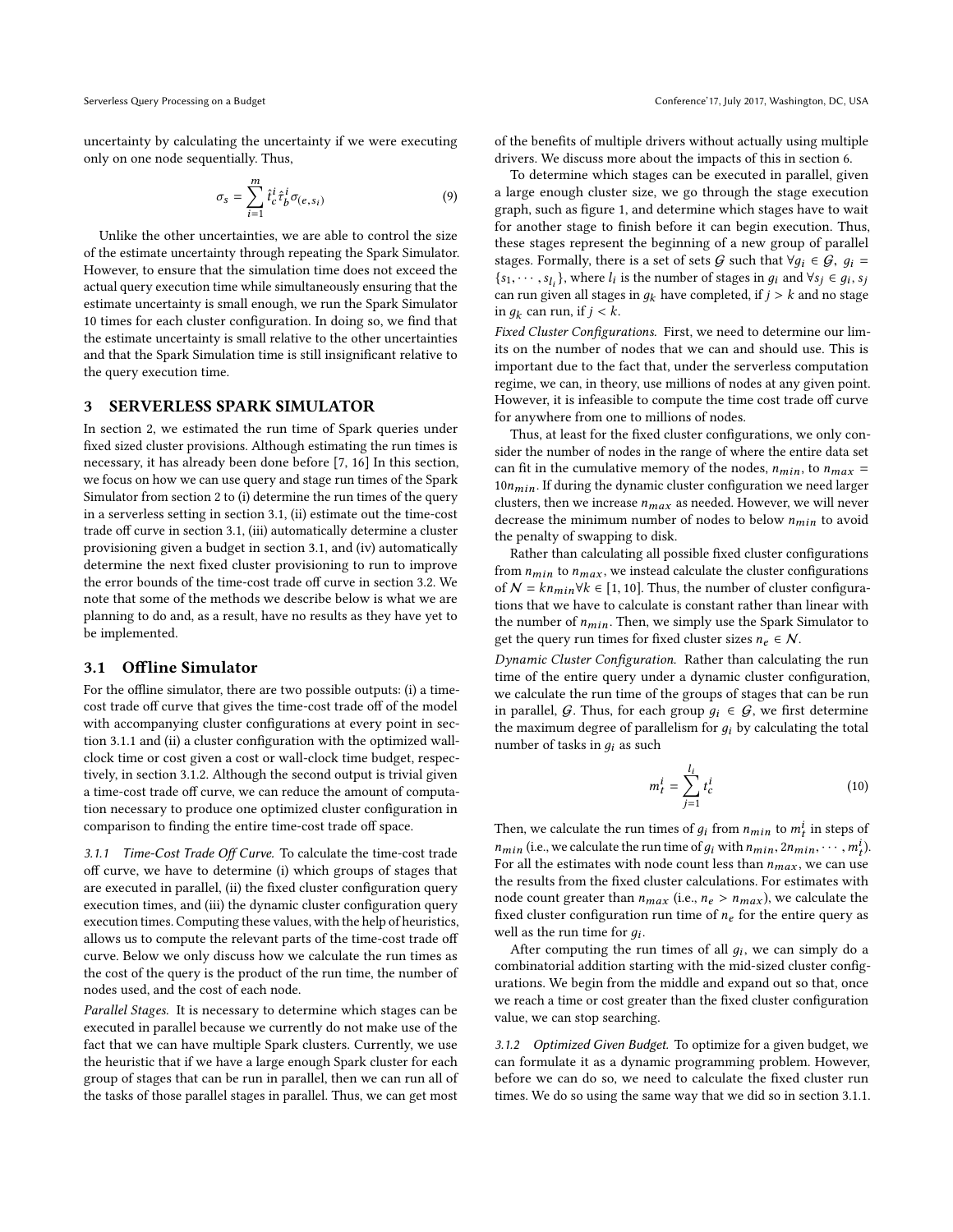### Algorithm 2 Minimize cost given time budget

- 1: Given: Matrix of costs of running the query on  $n$  different fixed cluster configurations grouped by  $m$  groups of stages that can be executed in parallel,  $C \in \mathcal{R}^{n \times m}$
- 2: Given: Matrix of run times of running the query on  $n$  different fixed cluster configurations grouped by  $m$  groups of stages that can be executed in parallel,  $T \in \mathcal{R}^{n \times m}$
- 3: Given: Maximum amount of time to execute query,  $t_{max} > 0$

4: 5:  $cost[n + 1][m + 1] \leftarrow 0$ 6:  $time[n+1][m+1] \leftarrow 0$ 7: for  $i = 1$  to  $n + 1$  do <br>8: begin begin 9: for  $j = 1$  to  $m + 1$  do begin **begin** 11: **if**  $cost[i-1][j] + C[i-1][j] \geq cost[i][j-1] + C[i][j-1]$ then 12: **if**  $time[i][j-1] + T[i][j-1] > t_{max}$  then<br>13:  $cost[i][j] \leftarrow \infty$ 13:  $cost[i][j] \leftarrow \infty$ <br>14: **else** else 15:  $cost[i][j] = cost[i][j - 1] + C[i][j - 1]$ <br>16:  $time[i][i] \leftarrow time[i][i - 1] + T[i][i - 1]$ 16:  $time[i][j] \leftarrow time[i][j-1] + T[i][j-1]$ <br>17:  $\textbf{if } cost[i-1][j] + C[i-1][j] < cost[i][j-1]$ **if**  $cost[i - 1][j] + C[i - 1][j] < cost[i][j - 1] + C[i][j - 1]$ then 18: **if**  $time[i - 1][j] + T[i - 1][j] > t_{max}$  then<br>  $cost[i][j] \leftarrow \infty$ 19:  $cost[i][j] \leftarrow \infty$ <br>20: else else 21:  $cost[i][j] = cost[i-1][j] + C[i-1][j]$ <br>
22:  $time[i][j] \leftarrow time[i-1][j] + T[i-1][j]$ 22:  $time[i][j] \leftarrow time[i-1][j] + T[i-1][j]$ <br>23: **end** end 24: end

With the fixed cluster query run times, we break up the run times into the run times of the groups of parallel stages.

Then, we can solve for the minimum run time or cost, given a cost or run time budget, respectively, using dynamic programming, since this can be reduced to the Knapsack problem<sup>[2](#page-5-2)</sup>. Without loss of generality, we formulate the rest of the problem if we were given a run time budget and wanted to minimize cost. We can extend this solution to if we were given a cost budget and wanted to minimize run time by switching run time with cost and vice-versa.

We begin by setting up a matrix of run times and a matrix of costs with the columns representing different groups of parallel stages and the rows representing different number of nodes in the fixed cluster. Then, we iterate through the two matrices simultaneously. We search for the minimum cost path through the cost matrix while ensuring that our cost through the run time matrix does not exceed our run time budget. If there is no path through the run time matrix that is below our run time budget, then we return that it is infeasible to execute the query with the given run time. Otherwise, we can then return the final cost and the number of nodes for each group of parallel stages by returning the path that we took through the matrices.

### <span id="page-5-1"></span>3.2 Sampling

Because we also report an error bound with both the time-cost trade off curve and the optimized cluster configuration given a budget, we introduce the idea of sampling to reduce the error bound to an amount acceptable to the user. We are able to reduce the error bound to be arbitrarily small due to the fact that we can always collect more data to reduce the sample and heuristic uncertainties from section [2.3.1](#page-2-4) and section [2.3.2,](#page-3-0) respectively, similar to how we can reduce the estimate uncertainty through repeating the simulation on the same fixed cluster configuration (section [2.3.3\)](#page-3-1).

Since both outputs create a number of fixed cluster configurations, each with error bounds, we formulate the problem of how to select fixed cluster configurations to run to obtain a better sample as the multi-armed bandit problem. We let each of the estimated run times of the fixed cluster configurations be an "arm" in the problem and the heuristic uncertainty be the value that we try to minimize. We solve the multi-armed bandit problem by looking for the largest heuristic uncertainty.

# <span id="page-5-0"></span>4 RESULTS

To demonstrate the results of our work so far, we show two sets of results: the ideal results that we can achieve in section [4.1](#page-5-3) and the simulation results in section [4.2.](#page-7-1)

# <span id="page-5-3"></span>4.1 Ideal Results

To demonstrate the performance gains achievable through serverless computation, we run a Spark script that executes common data science queries from a Spark tutorial [\[1\]](#page-9-8) on the NASA HTTP server data [\[6\]](#page-9-9). Although the regular NASA HTTP data is only 200 MB, we replicated it 25× to reach a size of 5 GB and stored it in AWS S3. The executed the script on AWS EC2 m5.large (2 CPU and 4 GB RAM) instances with 2 to 64 nodes. Though the cost of a m5.large node is \$0.09 per hour, we use a cost of \$1 per second for ease of comprehension.

4.1.1 Performance Gains. We investigated the possible improvements of our system through two different approaches. First, we determined the possible improvements that would arise from improving the fact that we were able to parallelize stages of the task graph that were able to be parallelized. Then, we investigated the benefits of dynamically changing the cluster size. We present these results in table [2.](#page-6-0) For these experiments, we assume that network bandwidth would not be a bottleneck and that there would be enough memory to store the intermediate results on the reaminder of nodes.

Parallelized Stages. To investigate the effects of parallelized stages, We simply replicating the cluster configuration to each driver. For instance, if the fixed cluster provisioning had three nodes, we would parallelize stages by giving each driver three nodes.

From table [2a,](#page-6-0) it is clear that we can get performance gains of between 35% to nearly 50% from simply parallelizing stages that can be parallelized. Additionally, there is only a 0.1% to 5% cost overhead that results from the parallelism.

These results are reasonable because the compute time does not change, as we are still using the same algorithms regardless of the parallelism. However, we are able to improve the parallelism by

<span id="page-5-2"></span><sup>&</sup>lt;sup>2</sup>The proof is trivial and is left as an exercise to the reader.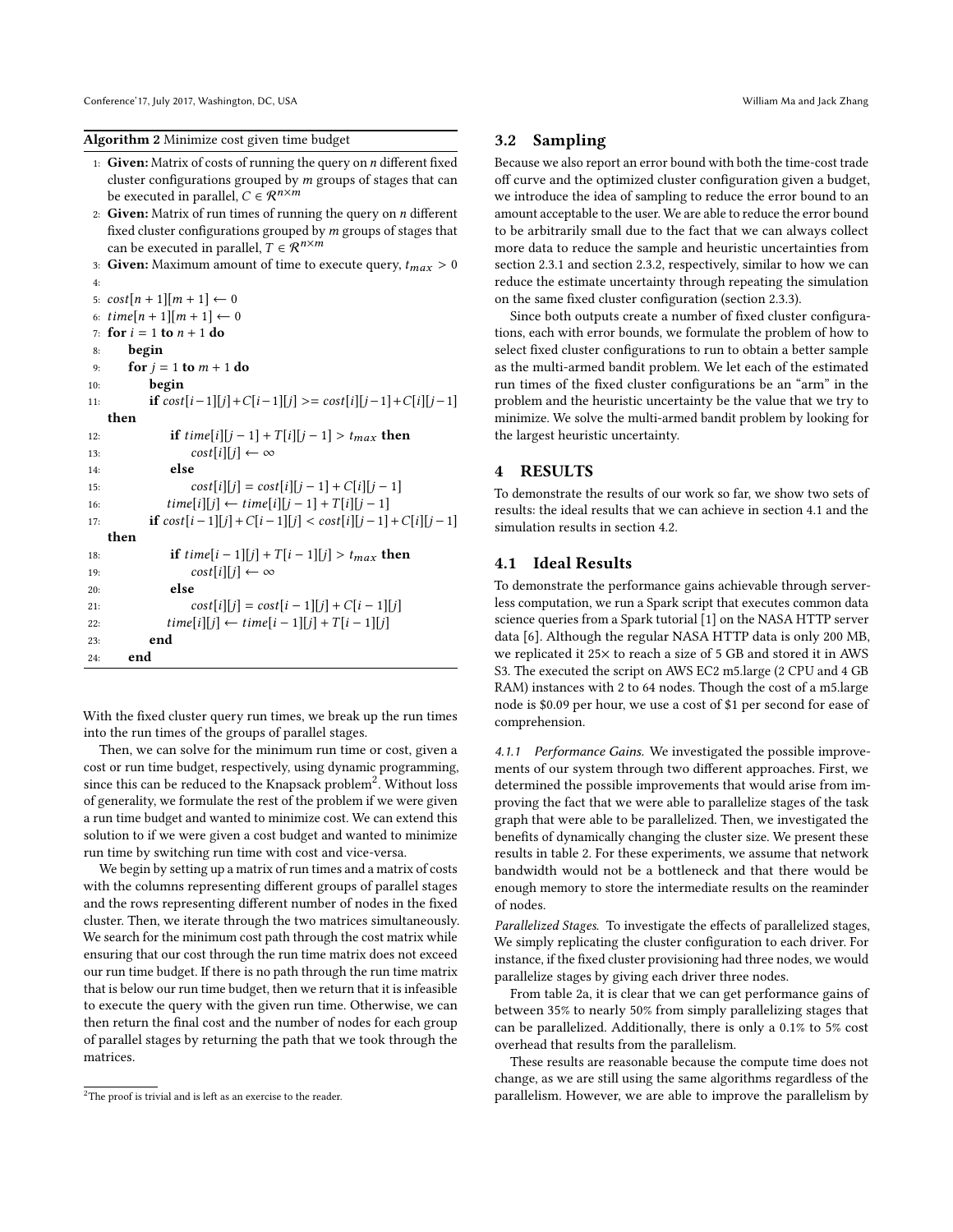<span id="page-6-0"></span>

| <b>Value</b>              | 2 Nodes | 4 Nodes | 6 Nodes | <b>Nodes</b> | 8 Nodes | 12 Nodes | 16 Nodes | 32 Nodes | 64 Nodes |
|---------------------------|---------|---------|---------|--------------|---------|----------|----------|----------|----------|
| Fixed Cluster Time (s)    | 1.480   | 681     | 443     | 381          | 350     | 236      | 192      | 120      | 75       |
| <b>Fixed Cluster Cost</b> | \$2,960 | \$2,726 | \$2.661 | \$2,670      | \$2,802 | \$2,837  | \$3,082  | \$4,168  | \$4,800  |
| Naive Serverless Time (s) | 767     | 363     | 256     | 213          | 191     | 134      | 109      | 76       | 47       |
| Naive Serverless Cost     | \$2,968 | \$2.742 | \$2,685 | \$2,698      | \$2,834 | \$2,885  | \$3,146  | \$4,296  | \$5,056  |
| Naive Time Improvement    | 48%     | 46%     | 42%     | 44%          | 45%     | 43%      | 43%      | 41\%     | 36%      |
| Naive Cost Improvement    | $-0.2%$ | $-0.6%$ | $-0.9%$ | $-1\%$       | $-1\%$  | $-2\%$   | $-2\%$   | $-3%$    | $-5%$    |

(a) Table shows the time and cost of fixed sized clusters and naively parallelizing the cluster in a serverless setting. It is clear that there are a lot of performance gains from simply parallelizing the cluster into a serverless setting.

| <b>Value</b>                         | 2 Nodes | 8 Nodes | 64 Nodes |
|--------------------------------------|---------|---------|----------|
| Fixed Cluster Wall-Clock Time (s)    | 1,480   | 350     | 75       |
| Fixed Cluster CPU Time (s)           | 2,960   | 2,802   | 4,800    |
| Fixed Serverless Wall-Clock Time (s) | 767     | 191     | 47       |
| Fixed Serverless CPU Time (s)        | 2.968   | 2.834   | 5,056    |
| Fixed Wall-Clock Time Improvement    | 48%     | 45%     | 36%      |
| Fixed CPU Time Improvement           | $-0.2%$ | $-1%$   | $-5%$    |

| Value                                | 2 Nodes | 8 Nodes |
|--------------------------------------|---------|---------|
| Fixed Cluster Wall-Clock Time (s)    | 1.480   | 350     |
| Fixed Cluster CPU Time (s)           | 2,960   | 2,802   |
| Fixed Serverless Wall-Clock Time (s) | 767     | 191     |
| Fixed Serverless CPU Time (s)        | 2,968   | 2,834   |

| <b>Value</b>                  | <b>Serverless</b> | <b>Serverless</b> | Optimized         |  |
|-------------------------------|-------------------|-------------------|-------------------|--|
|                               | 8 & 12 Nodes      | 8, 64, & 12 Nodes | <b>Serverless</b> |  |
| Single Driver Time (s)        | 332               | 251               | 997               |  |
| Single Driver Cost            | \$2.697           | \$3,531           | \$2,248           |  |
| Multi-Driver Time (s)         | 190               | 136               | 593               |  |
| Multi-Driver Cost             | \$2,734           | \$3,568           | \$2,295           |  |
| Multi-Driver Time Improvement | 42%               | 45%               | 40%               |  |
| Multi-Driver Cost Improvement | $-1\%$            | $-1\%$            | $-2\%$            |  |

(b) Table shows the performance gains of single and multi-driver clusters in a serverless setting. It is clear that, by further adjusting the sizes of the cluster, we can push and expand the Pareto curve beyond the fixed cluster provisioning Pareto curve.

| Value                       | <b>Optimized Serverless</b> |  |
|-----------------------------|-----------------------------|--|
| Dynamic Cluster             | 997                         |  |
| Wall-Clock Time (s)         |                             |  |
| Dynamic Cluster             | 2,248                       |  |
| CPU Time (s)                |                             |  |
| <b>Dynamic Serverless</b>   | 593                         |  |
| Wall-Clock Time (s)         |                             |  |
| <b>Dynamic Serverless</b>   | 2.295                       |  |
| CPU Time (s)                |                             |  |
| Dynamic Serverless          | 40%                         |  |
| Wall-Clock Time Improvement |                             |  |
| Dynamic Serverless          | $-2. \%$                    |  |
| CPU Time Improvement        |                             |  |

(c) Table shows the performance gains of single and multi-driver clusters in a serverless setting. It is clear that, by further adjusting the sizes of the cluster, we can push and expand the Pareto curve beyond the fixed cluster provisioning Pareto curve.

Table 2: These tables show the performance gains that are possible through better parallelism and improved server configurations.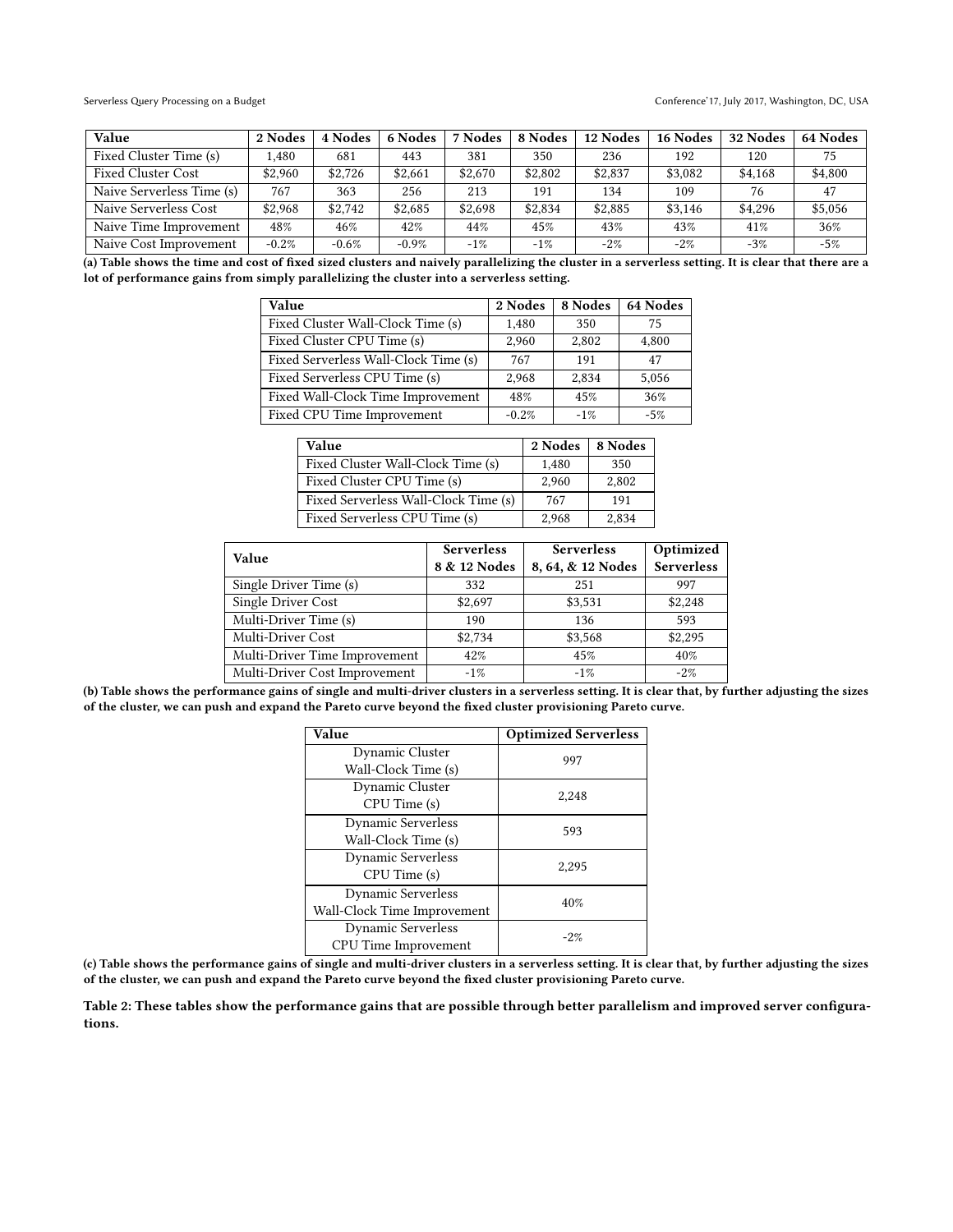using more nodes. It is noteworthy that, as the number of nodes increase, the time improvement decreases and the cost penalties increase. This is the case because we already are reaching the maximum degrees of parallelism, as the number of nodes increase. Additionally, the overhead for parallelism increases since we have to pay the overhead for more nodes.

Dynamically Sized. To investigate the dynamic sizing of clusters, we simulated the changing of cluster sizes over a simulated network with a 10 Gbit/s network.

For the first two serverless columns in table [2c,](#page-6-0) we manually looked for node counts that would give improvements over fixed sized clusters. For the first column of table [2c,](#page-6-0) we found that changing the number of nodes associated with each driver from 8 to 12 nodes in the middle of the query would result in a 12% time improvement over only using 7 nodes while only causing the cost to increase by 1%. However, if we used multiple drivers by replicating the cluster to each driver, we get an improvement of 50% in run time and only a 2% increase in cost compared to only using 7 nodes.

On the other hand, if we changed the number of nodes associated with each driver from 8 to 64 and then to 12, we get a cost savings of 15% but the run time increases by over 90% compared to 32 nodes, which is more expensive and slower than 16 nodes. However, if we used multiple drivers, we see an improvement of over 50% in run time while getting a 15% increase in cost compared to 16 nodes.

These improvements show that a majority of the improvements come from the fact that we are able to leverage multiple drivers. However, there are also significant improvements to be made by ensuring that ever stage has its optimal number of nodes. Although the performance improvements of dynamically changing clusters are small relative to the performance improvements that result from naively launching multiple drivers, there is still a lot of room for improvement as these results are from manually determining which cluster sizes are best for each node.

4.1.2 Budget Optimization. Using the results that we obtained in table [2a,](#page-6-0) we optimized a task given a run time budget of 1000 seconds with the results in table [2c.](#page-6-0) We can see that the dynamic programming algorithm that we proposed in section [3.1.2](#page-4-1) found a cluster configuration in under 1 second for each stage such that the cost was over 10% cheaper than any fixed cluster cost while meeting our run time budget.

Additionally, the result that we found was under the condition that we were only using one driver. However, even when we manually generalize this to multiple drivers, we find that, though the run time is sill greater than any of the fixed cluster size run times, we are able to keep the cost over 10% cheaper than any of the configurations in table [2.](#page-6-0)

This result is significant because it shows that by simply adjusting the cluster size to meet each the ideal parallelism, we are able to push the minimum cost beyond the minimum of any fixed sized cluster. However, this does come at the expense of taking over 2× slower than any of the fixed cluster offerings. Although the run time is increased, it should not overshadow the fact that we are able to further decrease the cost of running queries.

### <span id="page-7-1"></span>4.2 Simulation Results

To test our simulations, we use the TPC-DS's query 9 with a scale factor of 20 on 4, 8, 16, 32, and 64 AWS EC2 m5n.large (2 CPU and 4GB RAM) nodes. Using these execution traces, we ran the Spark Simulator from section [2.](#page-1-1) Each of these simulations took approximately 7 seconds on a modern laptop (4 CPUs). However, we can reduce the run time of the simulations by using a machine with more nodes for increased parallelism.

It is clear from figure [2](#page-8-0) that using the upper bound of the uncertainty discussed in section [2.3](#page-2-1) has ensured that the actual run time is included within the error bounds. However, the error bounds are also so big such that they are no longer useful.

Furthermore, when the trace has more nodes than regular, we see, in figure [2a](#page-8-0) and figure [2b](#page-8-0) for 64 and 32 nodes respectively, the Spark Simulations drastically underestimate the duration. This is the case due to the fact that the Spark Simulator assumes that the number of tasks scales with the number of nodes if they are equal in the trace. However, they reach a minimum and cause the run time to increase when the number of nodes decrease. Although we do account for this underestimate of the run time in the uncertainty, we overestimate the uncertainty when actually calculating the uncertainty caused by the task heuristics in equation [6.](#page-3-3)

However, when we use a smaller number of nodes in our previous execution trace, we notice that, in figures [2c](#page-8-0) and figure [2d](#page-8-0) for 16 and 8 nodes respectively, the estimate closely follows the actual execution run times. However, there is a relatively larger deviation at 32 nodes. This deviation is caused by two factors: (i) the task run time normalized by the task size changes with the number of nodes and (ii) the simulator is better able to estimate clusters with a large number of nodes. The first factor, the deviation of the task run time normalized by the task size, can be explained by the fact that Spark breaks up a query into stages. These stages are divided whenever Spark is forced to do a shuffle. Thus, for each task, there is some form of a shuffle. However, as we increase the number of nodes, there is a point where the shuffle overhead is no longer trivial relative to the performance gains from increased parallelism, leading to a longer task run time normalized by task size.

The second factor, the simulator is better able to estimate clusters with a large number of nodes, is due to the fact that the first factor is offset by the increased number of tasks. The increase in the number of tasks increases the likelihood of drawing a sample from the log Gamma distribution that is from the tail, which represents a straggler task.

Thus, as long as our initial execution of the query to use as the trace has a small number of nodes, we are able to get relatively accurate estimates.

# <span id="page-7-0"></span>5 RELATED WORK

Selecting cloud configurations for computation. There already exist systems that can pick the optimal cluster configuration [\[7,](#page-9-4) [13,](#page-9-5) [16\]](#page-9-6). These systems, however, determine the optimal cluster configuration for a serverful computation setting. Furthermore, these systems do not attempt to return the entire time-cost trade off curve. As a result, these systems have a much more simpler model that is based on linear regression [\[16\]](#page-9-6) and Bayesian optimization [\[7\]](#page-9-4).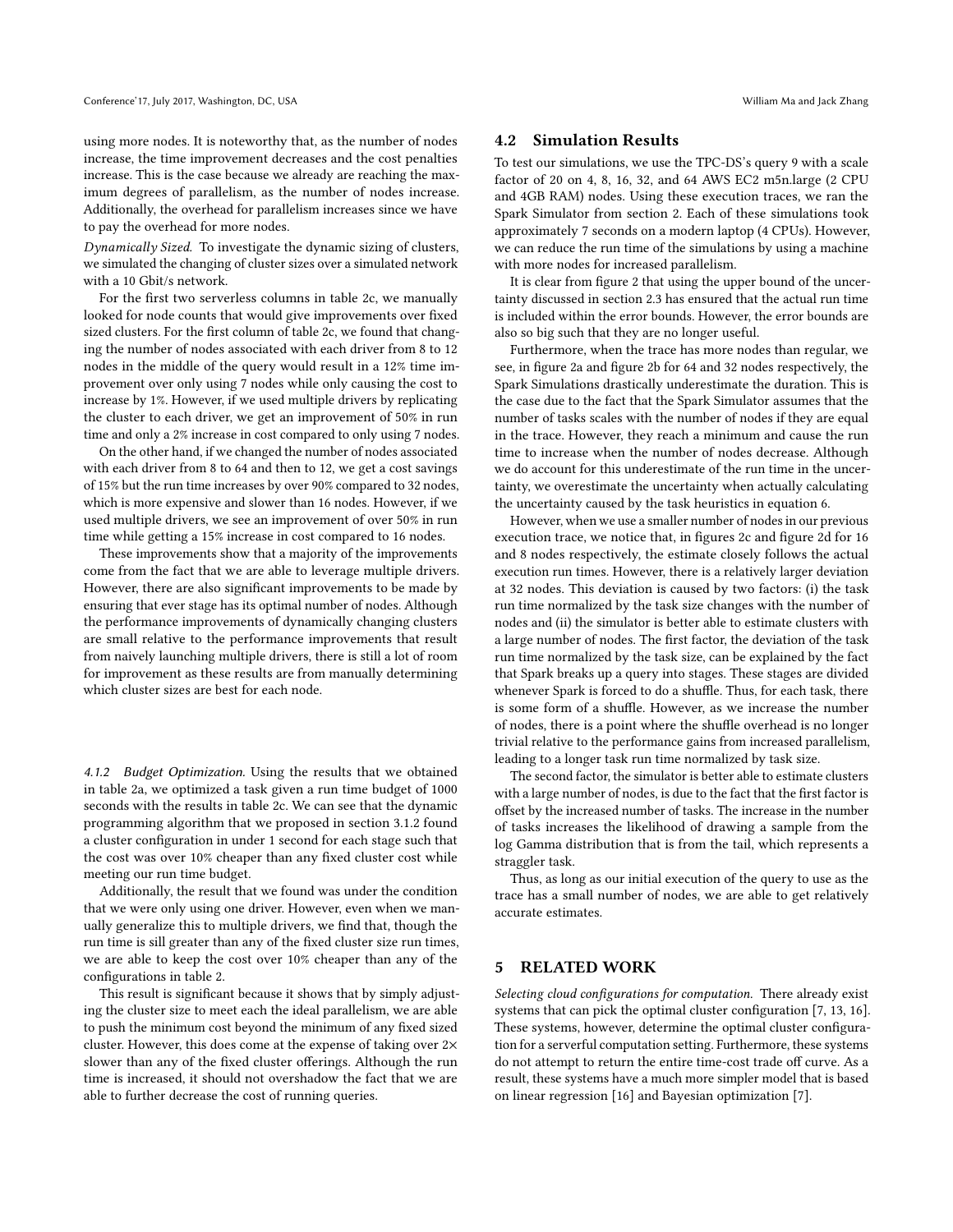<span id="page-8-0"></span>

(a) Simulated results given a trace from a 64 node cluster.



(c) Simulated results given a trace from a 16 node cluster.



(b) Simulated results given a trace from a 32 node cluster.



(d) Simulated results given a trace from a 8 node cluster.

# Figure 2: The plots above show the simulation results with error bounds of one standard deviation. Although we can estimate the results within the error bounds, the error bound is too big to be useful.

However, there are systems [\[13\]](#page-9-5) that profile the query execution environment, similar to our Spark Simulator. Theses systems profile the query execution environment in a finer granularity rather than creating models simulating the execution envronment, such as our Spark Simulator.

Selecting cloud configurations for storage. On the other hand, there are also systems that can dynamically adapt cluster sizes to optimally meet service-level agreements, such as cost or latency, These systems include key-value stores, such as Anna [\[17\]](#page-10-2) that move the data across different the storage systems (e.g., AWS EBS from AWS S3) to optimize for cost or latency. However, these systems are designed primarily for data warehousing rather than query execution. There are also other systems [\[9,](#page-9-10) [10\]](#page-9-11) that optimize for both the data storage and query execution. These systems build only the data storage layers on the ideas of serverless computation but the query execution are built on serverful computation environments.

Optimizing query execution costs. Additionally, there are other systems [\[11,](#page-9-12) [14,](#page-9-13) [18\]](#page-10-3) that focus on the cost of executing queries. These systems are built to ensure that they minimize the cost of executing queries either in a database or a mechanical Turk setting. However, these systems focus in a trade off space other than the cluster provisioning. They focus on exploring the tradeoffs between using a parallel database or map-reduce systems [\[14\]](#page-9-13), trying to optimally price their jobs to ensure on-time execution in transient systems [\[18\]](#page-10-3), or dynamically adjust the price for crowdsourced queries to ensure on-time completion [\[11\]](#page-9-12).

Serverless execution. Finally, there has been exploration of building systems for serverless computation. This developing in the serverless space lead to the development of new serverless platforms [\[8](#page-9-14)? ] or analysis of current serverless platforms [\[12\]](#page-9-15). These systems, however, have focused on either building a map-reduce paradigm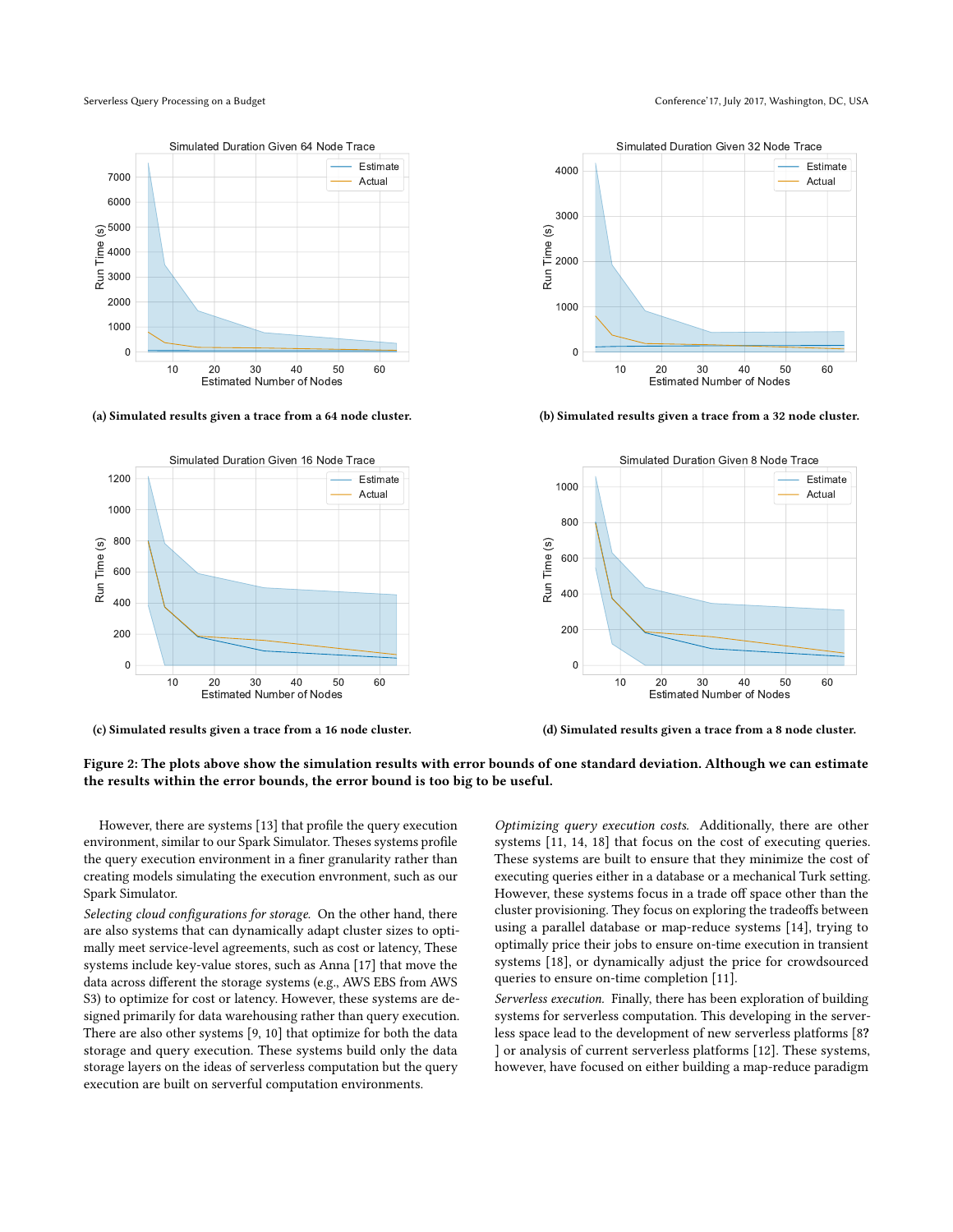within a serverless context [\[15\]](#page-9-16) and improving the communication overheads that are associated with serverless computation [\[8\]](#page-9-14).

# <span id="page-9-7"></span>6 FUTURE WORK

For future work, we plan to improve both the Spark Simulator and the Serverless Spark Simulator as there is still a lot of room for improvement on top of the current work presented. This future work will improve the current system and lead to more performance gains.

### 6.1 Spark Simulator Improvements

Overall the Spark Simulator is relatively accurate based on the results from section [4.2.](#page-7-1) However, there is still room for improvement in terms of the task heuristics, the calculation of the uncertainty, and general improvements.

6.1.1 Task Heuristics Improvements. For the task heuristics, we plan to improve the task count estimation and the task run time, normalized by task size, estimation. The task count estimation currently assumes that the task count will scale with the number of nodes if they were equal in the trace of the previous execution. However, from section [4.2,](#page-7-1) we have seen that this can lead to a significant deviation and forces us to place a large uncertainty on the overall query execution time. Through more investigation into the Spark query planner, we should be able to more accurately estimate the number of tasks, which leads to a more accurate estimate and smaller error bounds.

Additionally, the estimation of the task run time can also benefit from switching over to a Bayesian approach towards fitting the log Gamma distribution. Although the maximum likelihood estimation that we are currently using is sufficient, a Bayesian approach towards fitting will allow us to model stages with only one task and easily combine the data from multiple traces. Using a Bayesian approach, with a reasonable prior, will allow us to model stages on the log Gamma distribution even if there is only one data point. Additionally, by using a prior, we can increase the accuracy of the model by only adding in the new data without having to fit based on all the data we have collected so far. We also need to better understand how the task run times, normalized by task size, changes when the number of nodes change.

6.1.2 Uncertainty Calculation Improvements. From section [4.2,](#page-7-1) the actual run times do fall within one standard deviation of our estimated run times, but our calculation of the standard deviation is too big to be helpful. Thus, we plan to improve our uncertainty calculations such that we can apply some simple heuristics to avoid having to use the upper bound of the uncertainty.

6.1.3 General Spark Simulator Improvements. The most important line of work that we plan to continue with is being able to estimate the run time of the query on the entire data set given a trace of the previous execution on a sample of the data set. Although we already have the framework in place to handle such an estimate, Spark's query planning changes significantly when the amount of data it handles changes. Thus, there is still a lot of work to be done in understanding Spark's internals before we can integrate such a feature.

### 6.2 Spark Serverless Improvements

From section [4.1,](#page-5-3) we have seen that using multiple drivers can lead to significant improvements. However, our current approach towards simulating a serverless environment only estimates using one driver. Thus, extending our current implementation of the Serverless Spark simulator should lead to significant improvements.

### 7 CONCLUSION

We have shown that serverless offerings have the potential of being 2× faster than serverful offerings at approximately the same price. Furthermore, we are developing a model that takes in an arbitrary query and sampled data to return a time-cost tradeoff profile with corresponding cluster provisioning. In doing so, it will provide users an understanding of how their queries will perform at various price points while simultaneously providing service providers with the dynamic cluster provisioning for the user's desired performance.

### REFERENCES

- <span id="page-9-8"></span>[1] 2019. Apache Spark Tutorial: Getting Started with Apache Spark on Databricks. <https://databricks.com/spark/getting-started-with-apache-spark>
- <span id="page-9-0"></span>[2] 2019. AWS Athena.<https://aws.amazon.com/athena/>
- <span id="page-9-2"></span>[3] 2019. AWS Lambda.<https://aws.amazon.com/lambda/>
- <span id="page-9-1"></span>[4] 2019. GCP BigQuery.<https://cloud.google.com/bigquery/>
- <span id="page-9-3"></span>[5] 2019. GCP Function.<https://cloud.google.com/functions/>
- <span id="page-9-9"></span>[6] 2019. NASA-HTTP.<ftp://ita.ee.lbl.gov/html/contrib/NASA-HTTP.html> [7] Omid Alipourfard, Hongqiang Harry Liu, Jianshu Chen, Shivaram Venkataraman,
- <span id="page-9-4"></span>Minlan Yu, and Ming Zhang. 2017. CherryPick: Adaptively Unearthing the Best Cloud Configurations for Big Data Analytics. In 14th USENIX Symposium on Networked Systems Design and Implementation, NSDI 2017, Boston, MA, USA, March 27-29, 2017. 469–482. [https://www.usenix.org/conference/nsdi17/technical](https://www.usenix.org/conference/nsdi17/technical-sessions/presentation/alipourfard)[sessions/presentation/alipourfard](https://www.usenix.org/conference/nsdi17/technical-sessions/presentation/alipourfard)
- <span id="page-9-14"></span>[8] Joao Carreira, Pedro Fonseca, Alexey Tumanov, Andrew Zhang, and Randy Katz. 2019. Cirrus: a Serverless Framework for End-to-end ML Workflows. In Proceedings of the ACM Symposium on Cloud Computing - SoCC '19. ACM Press, Santa Cruz, CA, USA, 13–24.<https://doi.org/10.1145/3357223.3362711>
- <span id="page-9-10"></span>[9] Fay Chang, Jeffrey Dean, Sanjay Ghemawat, Wilson C. Hsieh, Deborah A. Wallach, Mike Burrows, Tushar Chandra, Andrew Fikes, and Robert E. Gruber. 2008. Bigtable: A Distributed Storage System for Structured Data. ACM Transactions on Computer Systems 26, 2 (June 2008), 1–26. [https://doi.org/10.1145/1365815.](https://doi.org/10.1145/1365815.1365816) [1365816](https://doi.org/10.1145/1365815.1365816)
- <span id="page-9-11"></span>[10] Carlo Curino, Evan Jones, Raluca Popa, Nirmesh Malviya, Eugene Wu, Samuel Madden, Hari Balakrishnan, and Nickolai Zeldovich. 2011. Relational Cloud: A Database-as-a-Service for the Cloud. In CIDR 2011 - 5th Biennial Conference on Innovative Data Systems Research, Conference Proceedings. 235–240.
- <span id="page-9-12"></span>[11] Yihan Gao and Aditya Parameswaran. 2014. Finish them!: pricing algorithms for human computation. Proceedings of the VLDB Endowment 7, 14 (Oct. 2014), 1965–1976.<https://doi.org/10.14778/2733085.2733101>
- <span id="page-9-15"></span>[12] Joseph M. Hellerstein, Jose Faleiro, Joseph E. Gonzalez, Johann Schleier-Smith, Vikram Sreekanti, Alexey Tumanov, and Chenggang Wu. 2018. Serverless Computing: One Step Forward, Two Steps Back. arXiv:1812.03651 [cs] (Dec. 2018). <http://arxiv.org/abs/1812.03651> arXiv: 1812.03651.
- <span id="page-9-5"></span>[13] Herodotos Herodotou, Fei Dong, and Shivnath Babu. 2011. No one (cluster) size fits all: automatic cluster sizing for data-intensive analytics. In Proceedings of the 2nd ACM Symposium on Cloud Computing - SOCC '11. ACM Press, Cascais, Portugal, 1–14.<https://doi.org/10.1145/2038916.2038934>
- <span id="page-9-13"></span>[14] Adrian Daniel Popescu, Debabrata Dash, Verena Kantere, and Anastasia Ailamaki. 2010. Adaptive query execution for data management in the cloud. In Proceedings of the second international workshop on Cloud data management - CloudDB '10. ACM Press, Toronto, ON, Canada, 17.<https://doi.org/10.1145/1871929.1871933>
- <span id="page-9-16"></span>[15] Qifan Pu, Shivaram Venkataraman, and Ion Stoica. 2019. Shuffling, Fast and Slow: Scalable Analytics on Serverless Infrastructure. In 16th USENIX Symposium on Networked Systems Design and Implementation, NSDI 2019, Boston, MA, February 26-28, 2019. 193–206.<https://www.usenix.org/conference/nsdi19/presentation/pu>
- <span id="page-9-6"></span>[16] Shivaram Venkataraman, Zongheng Yang, Michael J. Franklin, Benjamin Recht, and Ion Stoica. 2016. Ernest: Efficient Performance Prediction for Large-Scale Advanced Analytics. In 13th USENIX Symposium on Networked Systems Design and Implementation, NSDI 2016, Santa Clara, CA, USA, March 16-18, 2016. 363– 378. [https://www.usenix.org/conference/nsdi16/technical-sessions/presentation/](https://www.usenix.org/conference/nsdi16/technical-sessions/presentation/venkataraman) [venkataraman](https://www.usenix.org/conference/nsdi16/technical-sessions/presentation/venkataraman)